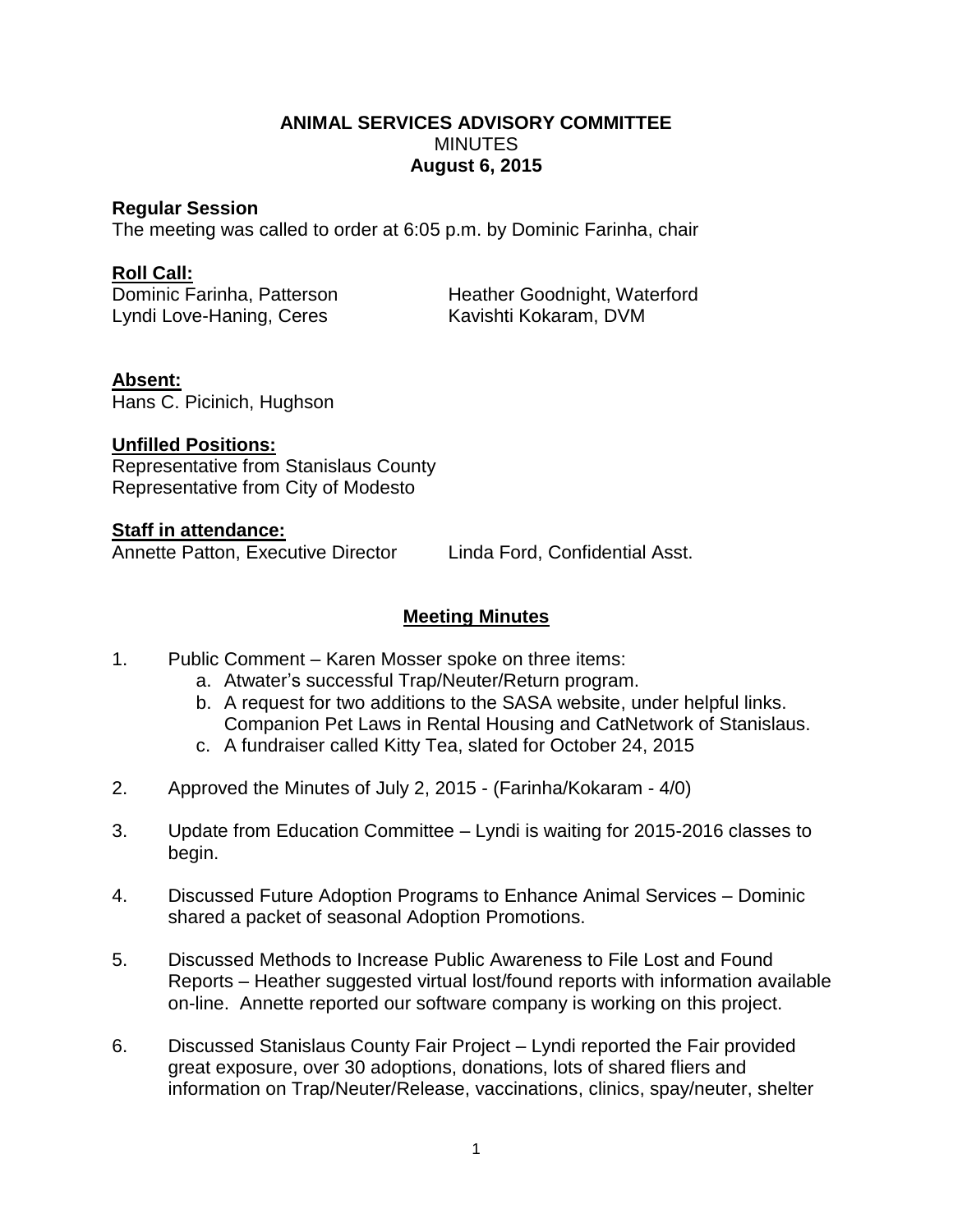location, etc. Friends of Turlock were recognized for the use of their adoption trailer at the fair.

- 7. Director's Report Executive Director Patton reported the following updates and information.
	- a. Currently preparing the Annual Report based on July 1, 2014 through June 30, 2015 statistics. Once the Annual Report is approved by the JPA Board it will be shared with our partner cities, the Board of Supervisors, this committee and others interested.
	- b. The JPA Board meets on September  $17<sup>th</sup>$  and we will be requesting approval for Dog License Amnesty and Adoption Promotions for the fall season.
	- c. We are working on the completion of three Grants. One from PetSmart, one from Best Friends Animal League and a third grant from Alley Cat Allies. Two enhance our spay/neuter programs. One will aid in our foster/rescue programs.
	- d. An airport neighborhood sweep was completed a couple weeks ago. Sweeps are done monthly, where needed.
	- e. Automated Administrative Citations are going out regularly and are like fix it tickets, with 30 days to comply. SASA just sent out 1700 Administrative Citations, covering all cities in our jurisdiction and the County.
	- f. SASA recently hired a new Animal Services Officer.
	- g. Dominic previously provided Barking Dog Information. The information was reviewed and recently submitted to our web-master for posting on our website.
	- h. A recent incident brought media support, for which we are appreciative. The animal involved has no bad history and is under quarantine. The incident is currently under investigation.
	- i. Effective July  $1<sup>st</sup>$  feral kittens will weigh four pounds before spay/neuter surgery under our Trap/Neuter Release program. UC Davis and local veterinarians support this effort, as a way to increase animal health. The public is welcome to foster kittens until they make weight.
	- j. Clinics are held Monday through Friday between 9 and 10 a.m. and one Saturday a month from 9 to 10:30 a.m. This assists in reducing the wait time for our citizens.
	- k. Affordable Pet Hospital opened July 15, 2015 and is a full service hospital.